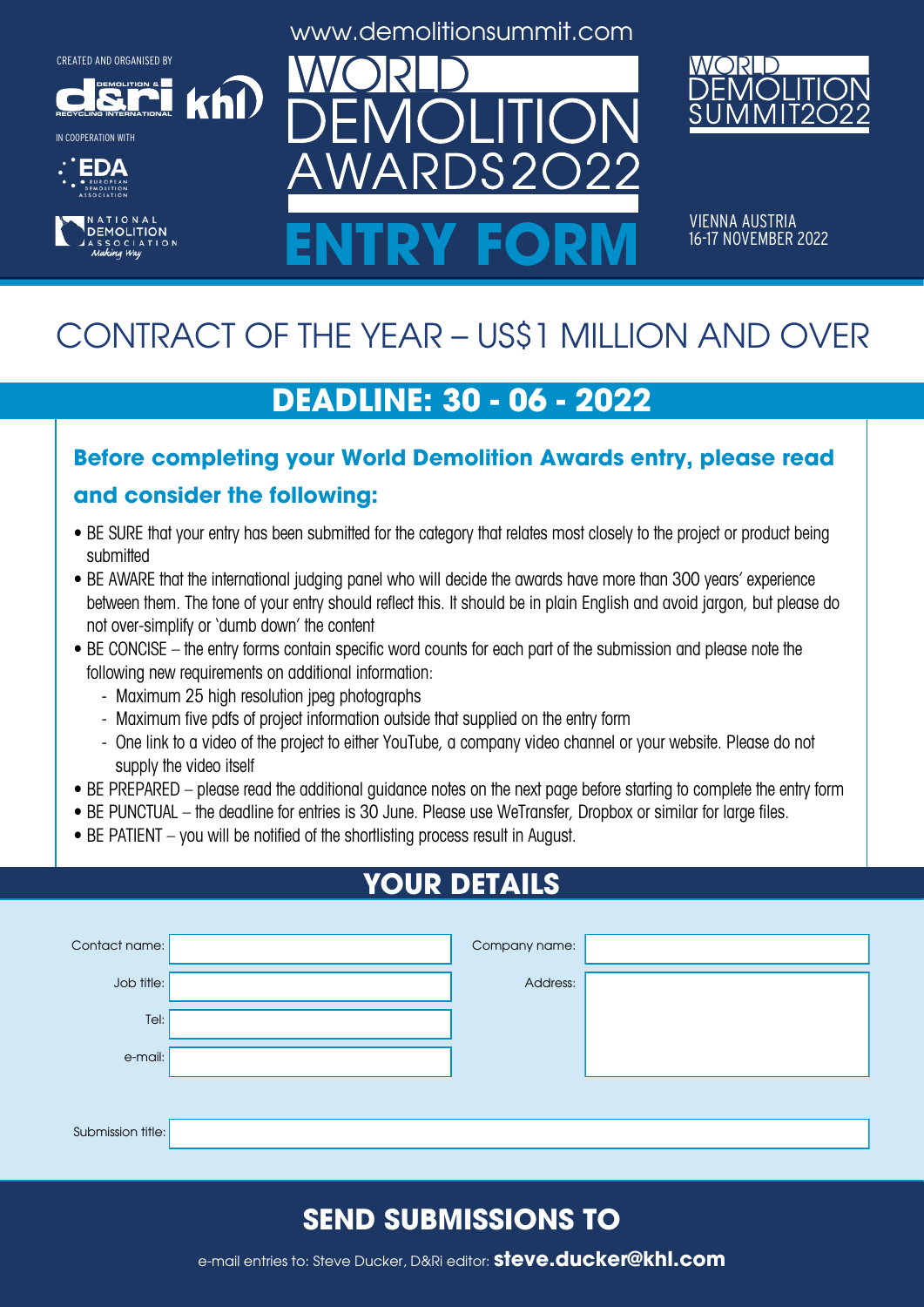**DEMOLITION &**

khl

**RECYCLING INTERNATIONAL** IN COOPERATION WITH





www.demolitionsummit.com

 $S2$ 



VIENNA AUSTRIA<br>16-17 NOVEMBER 2022 ENTRY FORM **16-17 NOVEMBER 2022** 

## CONTRACT OF THE YEAR – US\$1 MILLION AND OVER **DEADLINE: 30 - 06 - 2022**

#### **GUIDANCE NOTES**

- All entries must be on an official entry form (Word or PDF).
- The project must have started or ended between 1 July 2021 and 30 June 2022.
- Entries should be in English. If you wish to enter in a different language, please contact Steve Ducker.
- You can enter for more than one award. You can also enter more than once in the same category. However, specific projects can be entered for one category only.
- If you are sending in more than one entry, please use a separate form for each one.
- The awards statement should be 1,500 words maximum. It should be based on the award criteria. This will be sent to the judges for the shortlisting process.
- Supporting material can include your recycling and environmental strategy, demolition methodology statement, site waste management plans, photographs, video and media coverage. But it is not limited to these items. Please note the new requirements on supporting material, including

the maximum amounts that can be submitted, which are specified on the previous page.

- If using a client or other third party testimonial, please confirm that you have their permission.
- The executive summary should be an edited version of the project summary. Maximum 250 words. This will be published in D&Ri if your company is shortlisted.
- Bullet points should be a maximum 20 words each and limited to a maximum of five items. These will be published in the Shortlisted Companies Brochure if your company is shortlisted.
- Please supply your company logo and at least one high resolution jpeg photo.
- Send your entry and supporting material electronically to steve.ducker@khl.com
- If your entry is too large to e-mail (if it contains lots of photos it probably will be), please send by wetransfer, dropbox or similar.

#### **AWARD CRITERIA**

This category is for specific high-profile demolition projects with a contract value in excess of US\$1 million that imposed major challenges to successful completion or which required an innovative demolition approach. Entries should demonstrate these challenges and how they were successfully overcome, on time, within budget and safely. Submissions should include demolition methodology statements, site waste management plans and any other relevant project documentation that will allow the judges to validate the Award Statement. Client testimonials concerning the work carried out should also be supplied if possible. There is no charge for entering the World Demolition Awards and we look forward to hearing from you.

#### **WHAT YOU NEED TO SUBMIT**

- Project summary for judges
- • Awards statement for judges **(maximum 1,500 words)**
- • Executive summary for D&Ri magazine **(maximum 250 words)**
- **• Five** bullet points for possible inclusion in Shortlisted Companies brochure
- • Supporting material **(maximum 5 pdfs, see first page)**
- Company logo
- • High resolution jpeg photographs **(maximum 25, see first page)**
- **• Link to** video (optional)
- • Your company details (in space provided **on previous page**)

#### **SEND SUBMISSIONS TO**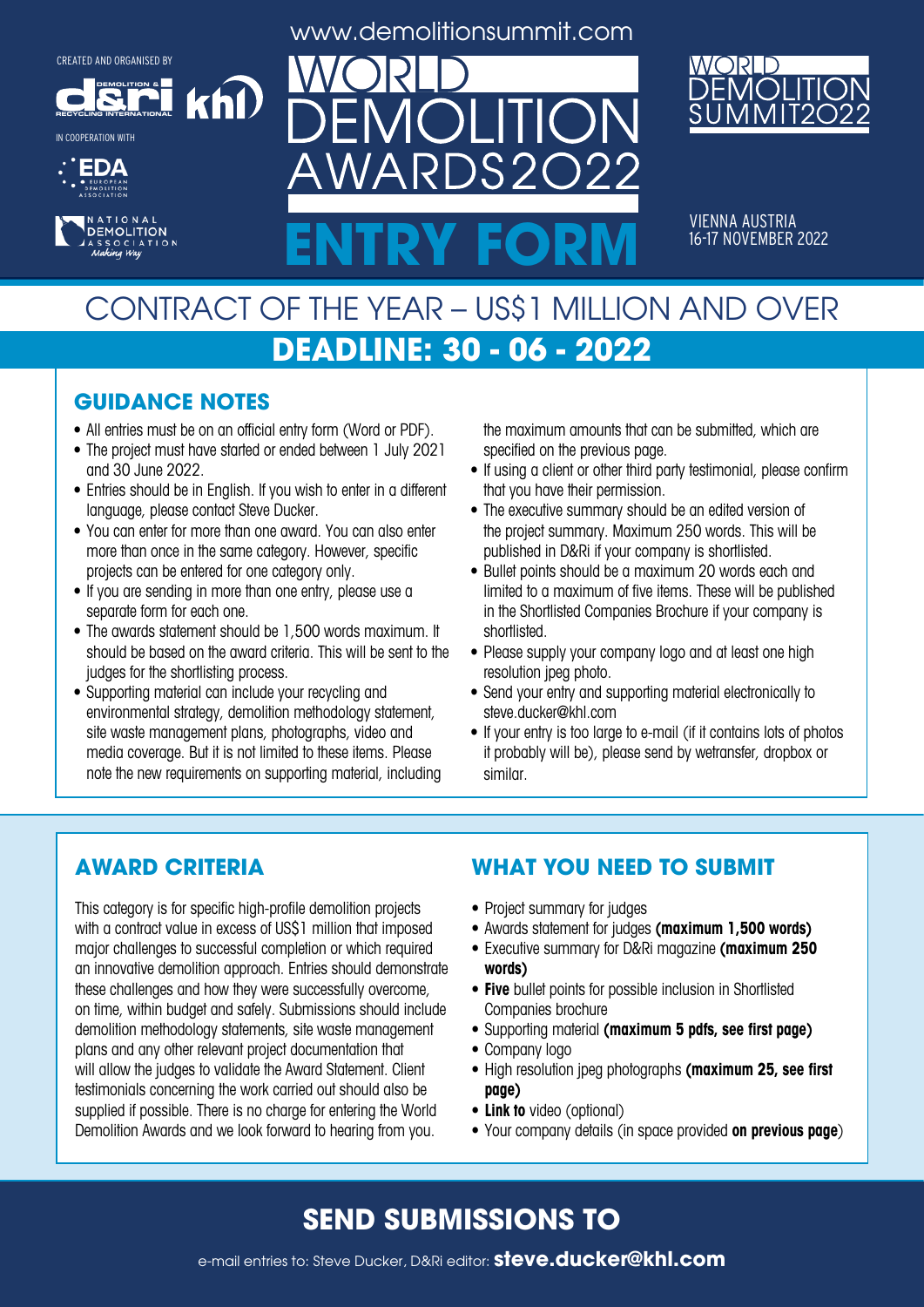**DEMOLITION &**

 $k$ h $\Omega$ 

**RECYCLING INTERNATIONAL**

IN COOPERATION WITH





www.demolitionsummit.com



VIENNA AUSTRIA<br>16-17 NOVEMBER 2022 ENTRY FORM **16-17 NOVEMBER 2022** 

## CONTRACT OF THE YEAR – US\$1 MILLION AND OVER **DEADLINE: 30 - 06 - 2022**

## **PROJECT SUMMARY**

The purpose of this summary is to provide the judges with a brief description of the project. This information is primarily for judging purposes, but may be used in editorial coverage of the project in Demolition & Recycling International. If you do not wish this information to be used in D&Ri, please check this box.

| Project name:                                                               |                 |
|-----------------------------------------------------------------------------|-----------------|
| Client:                                                                     |                 |
| Date commenced:                                                             | Date completed: |
| Contract value:                                                             |                 |
| Volume of site (m <sup>3</sup> /yd <sup>3</sup> )<br>or area $(m^2/yd^2)$ : |                 |
| Equipment deployed:                                                         |                 |
|                                                                             |                 |
| Key challenges:                                                             |                 |
|                                                                             |                 |
| Maximum workforce at peak:                                                  |                 |
| Number of shifts at peak:                                                   |                 |
| Health & safety incidents                                                   |                 |
| (number & nature):                                                          |                 |
|                                                                             |                 |
| Volume of waste &<br>percentage recycled:                                   |                 |
|                                                                             |                 |

#### **SEND SUBMISSIONS TO**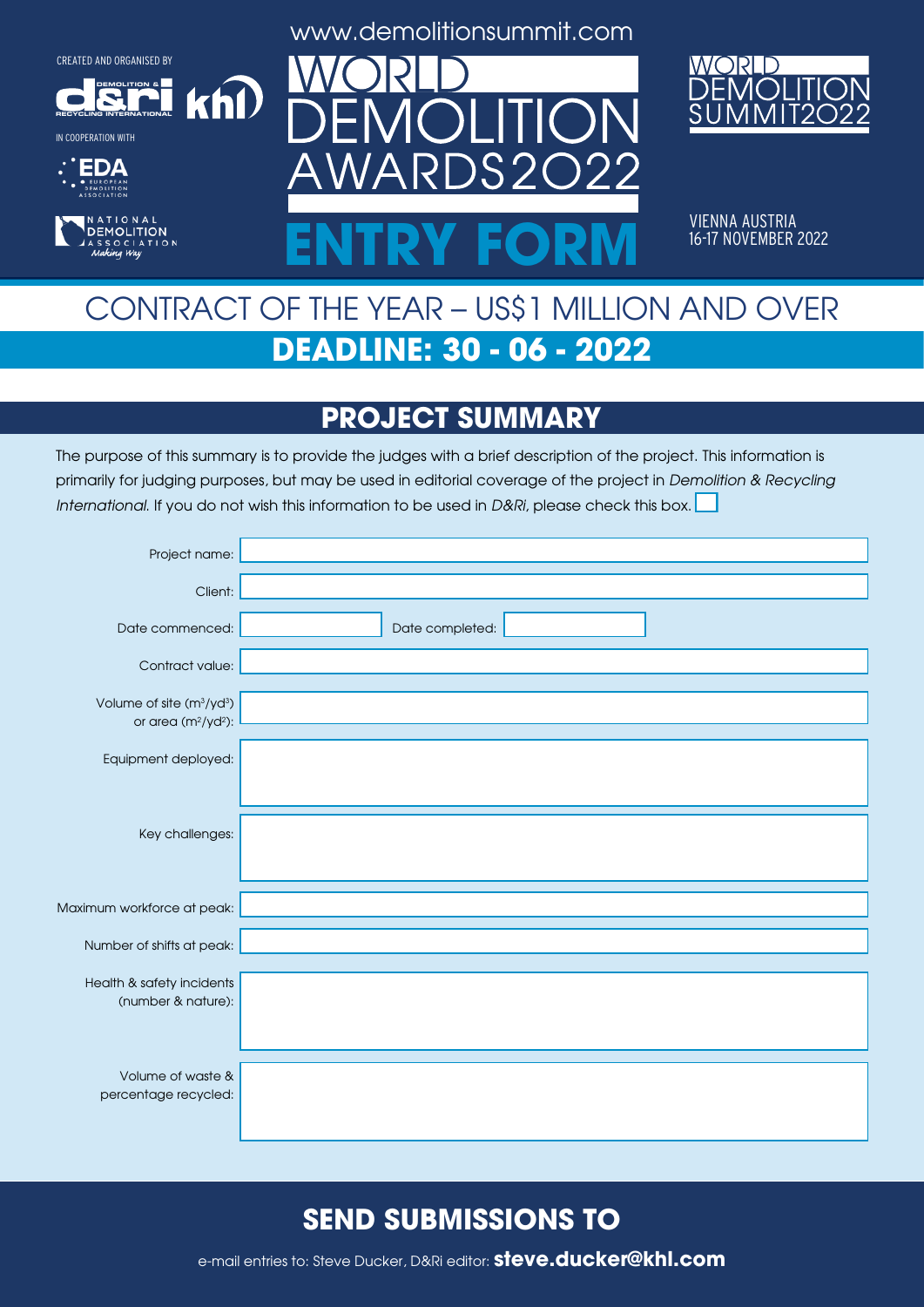**DEMOLITION &**

 $k$ h $\Omega$ 

**RECYCLING INTERNATIONAL**

IN COOPERATION WITH





www.demolitionsummit.com



VIENNA AUSTRIA ENTRY FORM **16-17 NOVEMBER 2022** 

## CONTRACT OF THE YEAR – US\$1 MILLION AND OVER **DEADLINE: 30 - 06 - 2022**

### **AWARDS STATEMENT**

**THIS MUST BE COMPLETED** for the entry to be put forward to the judging panel

**NO MORE THAN 1,500 WORDS**

#### **SEND SUBMISSIONS TO**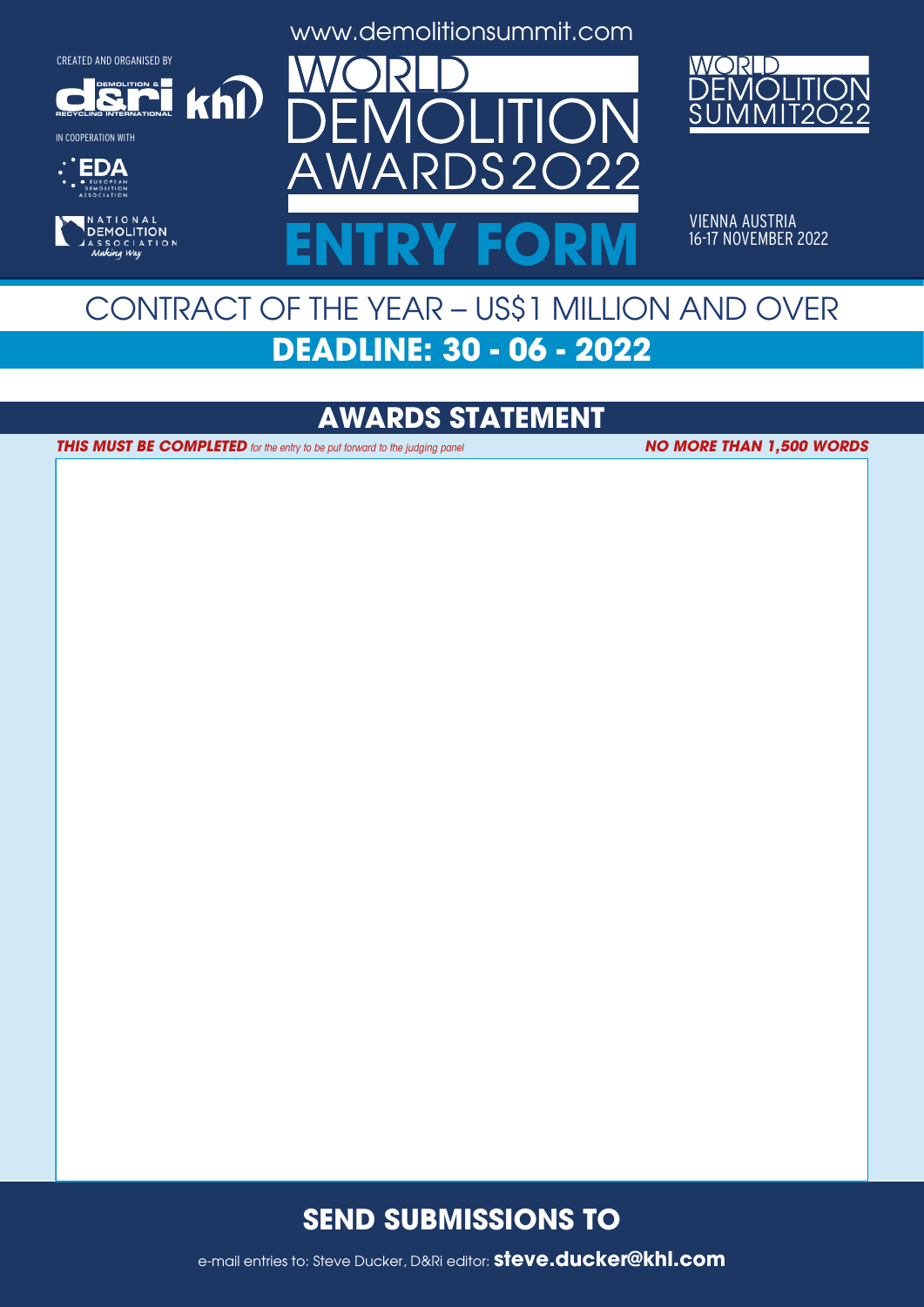**DEMOLITION &**

 $k$ h $\Omega$ 

**RECYCLING INTERNATIONAL**

IN COOPERATION WITH





www.demolitionsummit.com



VIENNA AUSTRIA ENTRY FORM **16-17 NOVEMBER 2022** 

## CONTRACT OF THE YEAR – US\$1 MILLION AND OVER **DEADLINE: 30 - 06 - 2022**

#### **AWARDS STATEMENT** CONTINUED

**THIS MUST BE COMPLETED** for the entry to be put forward to the judging panel **NO MORE THAN 1,500 WORDS** 

#### **SEND SUBMISSIONS TO**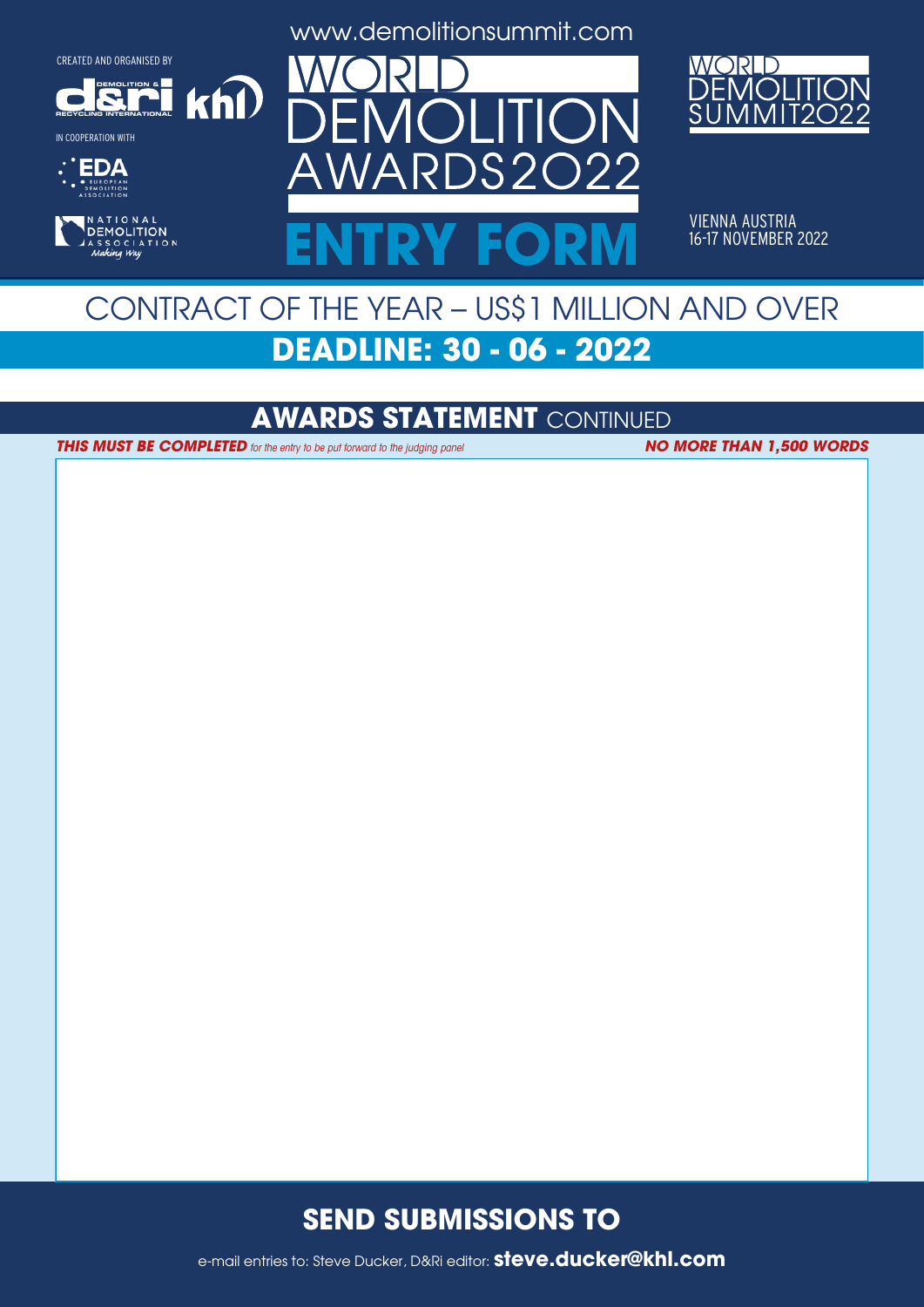**DEMOLITION &**

 $k$ h $\Omega$ 

**RECYCLING INTERNATIONAL**

IN COOPERATION WITH





www.demolitionsummit.com



VIENNA AUSTRIA ENTRY FORM **16-17 NOVEMBER 2022** 

## CONTRACT OF THE YEAR – US\$1 MILLION AND OVER **DEADLINE: 30 - 06 - 2022**

## **EXECUTIVE SUMMARY**

**THIS MUST BE COMPLETED** for the entry (if shortlisted) to appear in Demolition & Recycling International **NO MORE THAN 250 WORDS** 

#### **SEND SUBMISSIONS TO**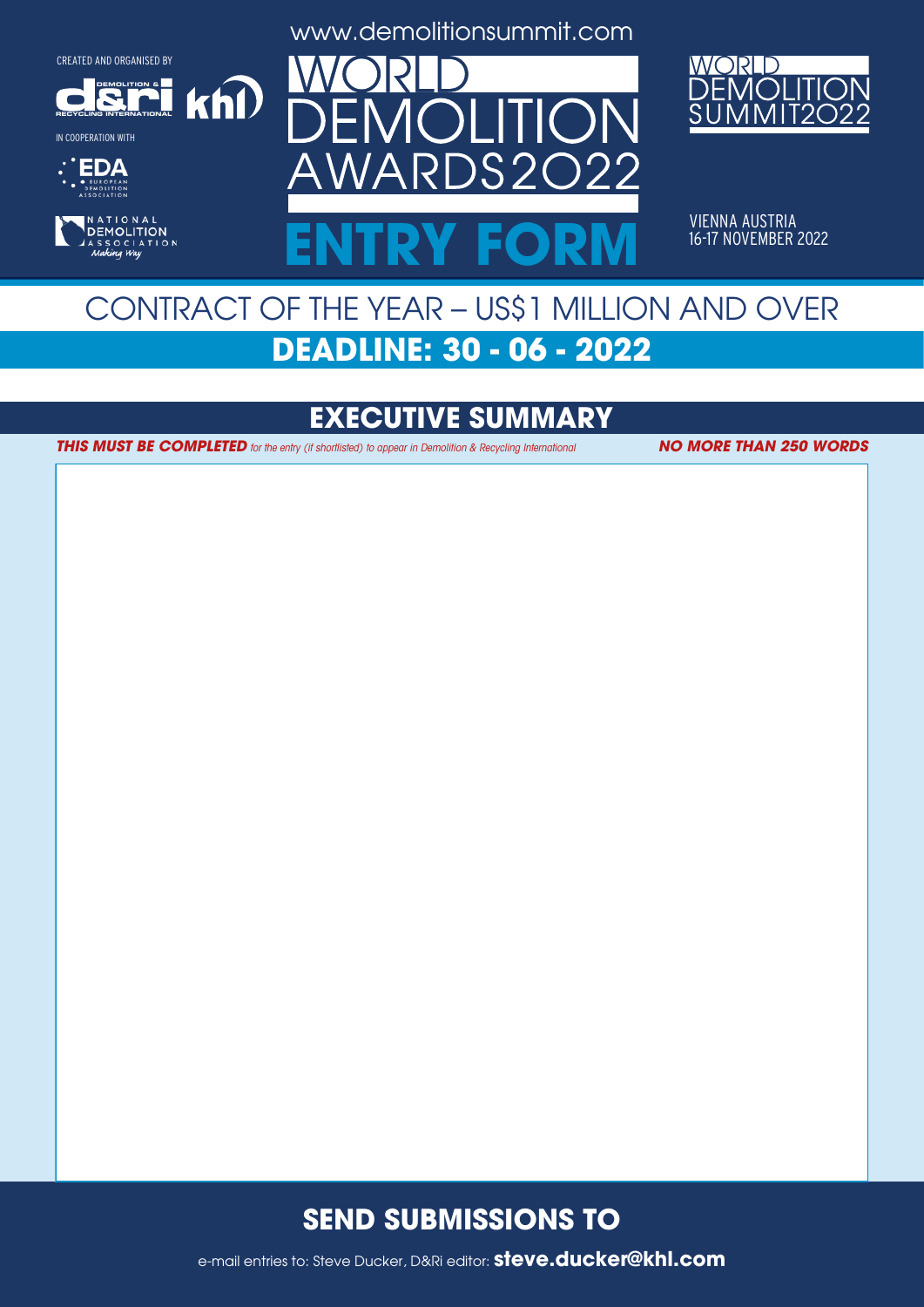**DEMOLITION &**

 $k$ h $\Omega$ 

**RECYCLING INTERNATIONAL**

IN COOPERATION WITH





www.demolitionsummit.com



VIENNA AUSTRIA<br>16-17 NOVEMBER 2022 ENTRY FORM **16-17 NOVEMBER 2022** 

## CONTRACT OF THE YEAR – US\$1 MILLION AND OVER **DEADLINE: 30 - 06 - 2022**

### **KEY POINTS OF AWARDS ENTRY**

**PLEASE ALSO SUPPLY FIVE BULLET POINTS OUTLINING KEY FEATURES OF THE PROJECT** maximum 20 words per bullet point

#### **SEND SUBMISSIONS TO**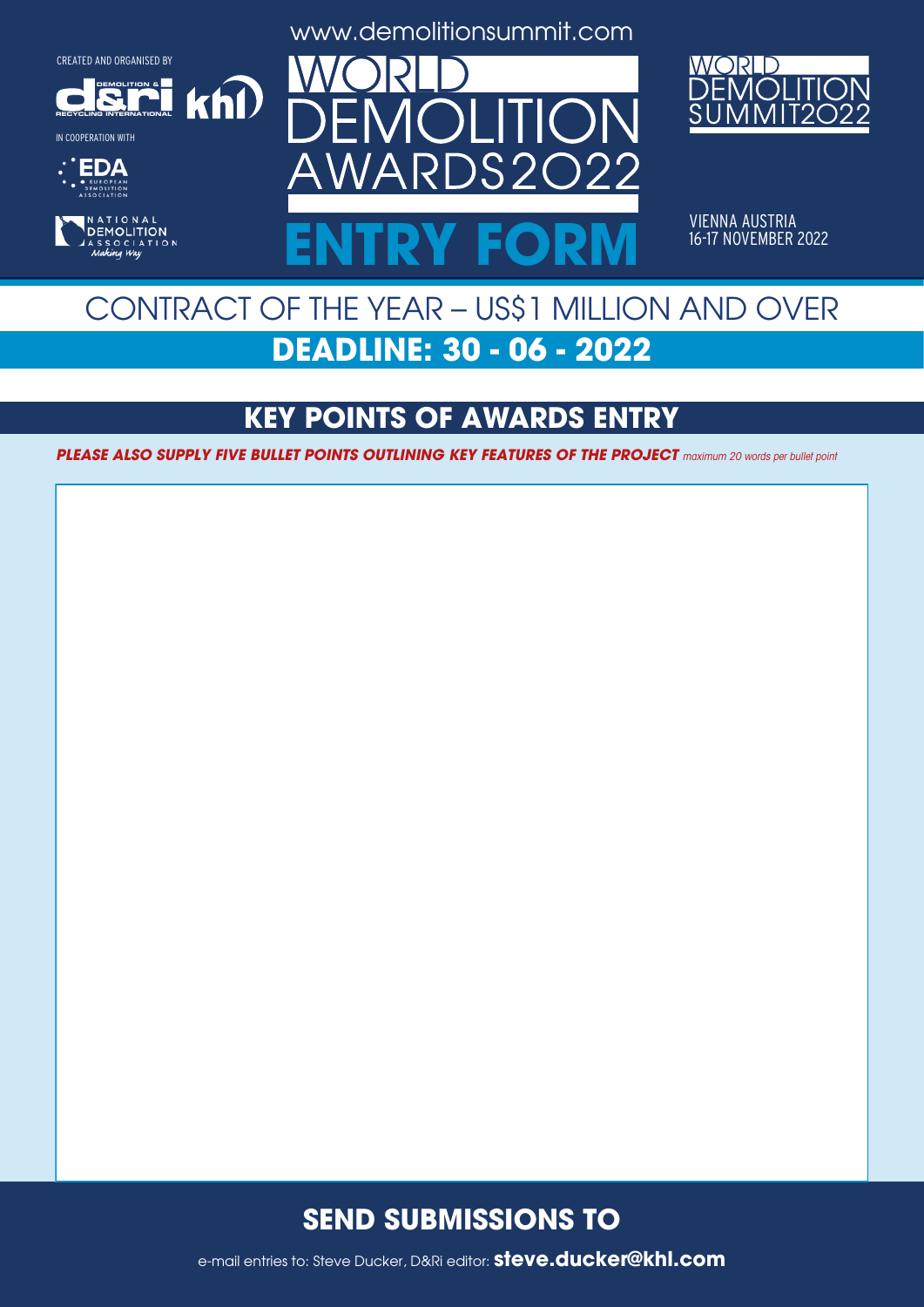**DEMOLITION &**

 $k$ h $\Omega$ 

**RECYCLING INTERNATIONAL** IN COOPERATION WITH





www.demolitionsummit.com



VIENNA AUSTRIA<br>16-17 NOVEMBER 2022 ENTRY FORM **16-17 NOVEMBER 2022** 

## CONTRACT OF THE YEAR – US\$1 MILLION AND OVER **DEADLINE: 30 - 06 - 2022**

### **LIST OF ANY SUPPORTING MATERIAL**

**PLEASE NOTE THE NEW ENTRY REQUIREMENTS FOR SUPPORTING INFORMATION, AS SPECIFIED ON THE FIRST PAGE**

#### **SEND SUBMISSIONS TO**